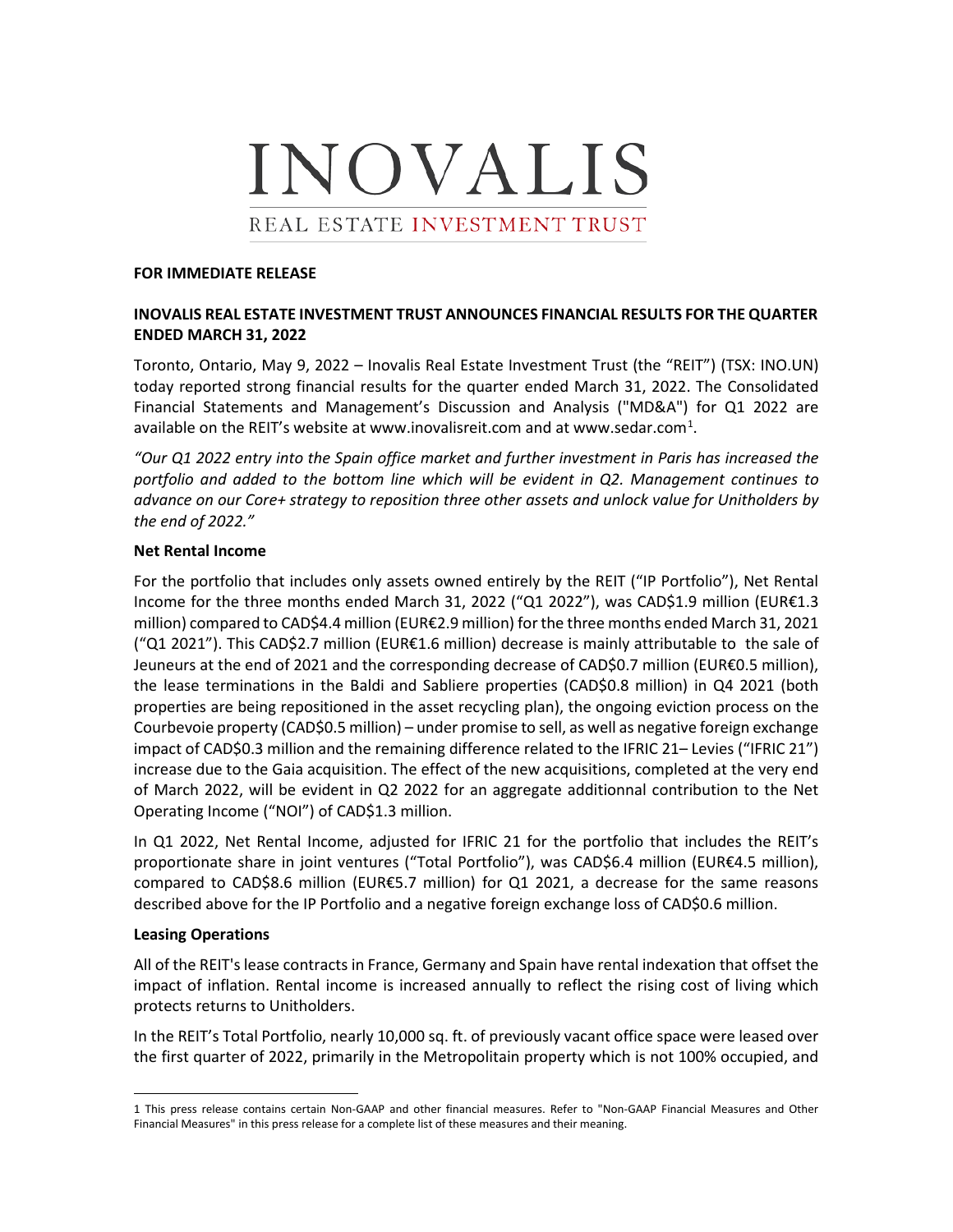in the Delizy building. The strategic lease terminations are progressing in the Veronese property to facilitate the sale of the property on the terms set out in the December 2020 promise to sell.

As at March 31, 2022, occupancy for the REIT's IP Portfolio was 78.2% and the Total Portfolio was 82.6%. Seven of the properties are at, or close to, a 100% occupancy rate.

The Investment Portfolio (joint-venture assets) had 95.1% occupancy at March 31, 2022. The weighted average lease term ("WALT") of the Total Portfolio stands at 3.1 years, with two major lease maturities in 2023 for the main tenants of the Arcueil and Neu-Isenburg properties. The Total Portfolio occupancy rate of 82.6% is negatively impacted by the strategic lease terminations at the Courbevoie property. Excluding Courbevoie, the REIT's Total Portfolio occupancy rate was 86.1%. Gaia's occupancy rate of 84% belies the effective 100% rental revenue stream due to the 3-year rental guarantee on the vacant premises that the REIT received in advance at acquisition and which, for accounting purposes, was treated as a reduction in the acquisition price and not the rental income. This offset has an impact of 1.1% on Total Portfolio occupancy).

Renewed interest from prospective tenants since Q2 2021 show growing confidence in our Parisian and German portfolio. To bolster leasing efforts, management will selectively complete capital expenditure improvements on vacant areas to attract tenants and maximize rent.

## **Capital Market Considerations**

The REIT has reliably delivered above-average returns to unitholders, continuing to pay a stable, attractive distribution, providing a superior investment opportunity on the basis of:

- Investment diversification via exposure to selected European markets with a deeply experienced local asset manager.
- Compelling risk/return ratio for commercial real estate, given low rates on 10-year government bonds.
- Lower borrowing costs in the European community compared to Canada, fueled by the European Central Bank ("ECB") policies; and
- A Euro-currency backed hedge on distributions paid in CAD\$, with a benefit crystallized by a CAD\$0.4 million finance income in the quarter.

The REIT's Unitholders' equity on March 31, 2022 was CAD\$328.4 million (EUR€237.2 million), which implies a book value per Unit at that date of CAD\$10.08/Unit or CAD\$10.05/Unit on a fullydiluted basis, using the weighted average number of outstanding Units for the three-month period, despite a \$0.36/unit negative FX impact over Q4 2021 on a fully-diluted basis.

## **Adjusted Funds From Operations**

The REIT follows the recommendations of the Real Property Association of Canada ("REALPAC") (February 2019 White Paper) with certain exceptions. Funds from Operations ("FFO") per unit and Adjusted Funds from Operations ("AFFO") per unit are Non-GAAP ratios. Non-GAAP ratios do not have standardized meaning under IFRS. These measures as computed by the REIT may differ from similar computations as reported by other entities and, accordingly, may not be comparable to other entities. Refer to the Non-GAAP Financial Measures and Other Measures section of this MD&A for a more detailed discussion on FFO and AFFO.

In Q1 2022, the REIT reported FFO and AFFO of CAD\$0.09 and CAD\$0.10 per Unit, respectively, versus CAD\$0.12 and CAD\$0.11 for the same period last year. The AFFO payout ratio, a non-GAAP measure of the sustainability of the REIT's distributions, is 209.4% for the Q1 2022. Management has established the goal of reducing the AFFO payout ratio to <95% by the end of Q4 2022, by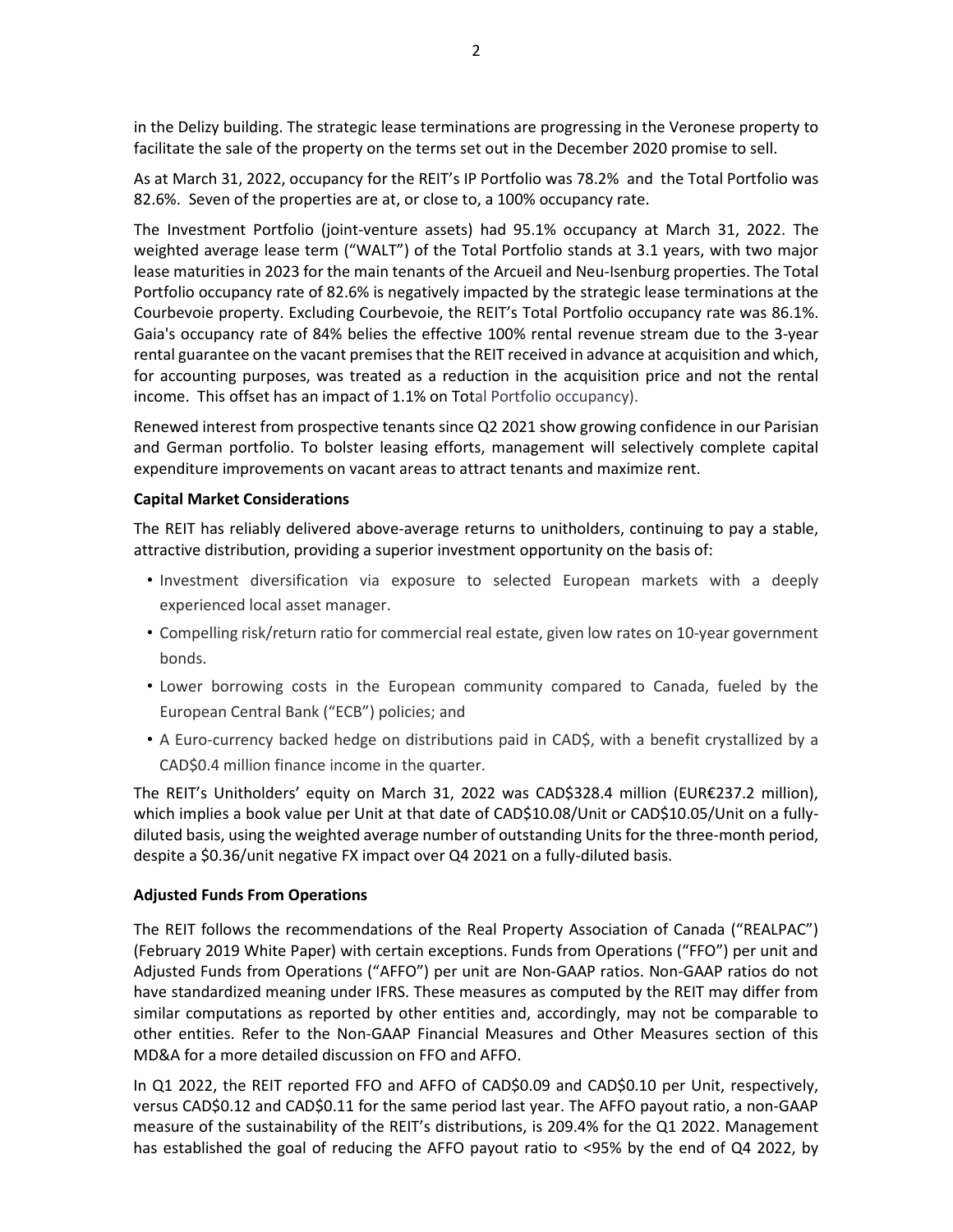investing available cash in accretive assets, asset recycling, and improving global occupancy. The accretive effect of the deployment of the REIT's available cash into two effectively fully occupied properties in March 2022 will be reflected in the Q2 2022 financial results.

## **Financing Activity**

The REIT is financed almost exclusively with asset-level, non-recourse financing with an average term to maturity of 3.9 years for the Total Portfolio (4.5 years on the IP Portfolio).

As at March 31, 2022, the weighted average interest rate across the Total Portfolio was 1.87% (1.92% for the IP Portfolio).Two new five-year mortgages for the Gaia and Delgado properties are financed at 1.91% and 1.99% interest rates, respectively.

Although hikes of the ECB key lending rates are anticipated in the remainder of 2022 management is confident that the REIT will continue to access financing opportunities. Historically low interest rates in Europe are less costly than those offered by traditional financing in Canada and the REIT has leveraged this advantage through its access to banking networks in Europe, as evidenced by the latest transactions.

## **Acquisition : Le Gaia, France**



On March 28<sup>th</sup>, 2022, the REIT closed on the GAIA property, a 119,499 sq.ft. office building located near La Defense, Paris, one of Europe's leading business hubs. The property is 84% occupied by seven tenants and has an effective 100% rental revenue stream due to CAD\$3.4 million (EUR€2.5 million) rental guarantee to cover 100% occupancy for the next 3 years. The purchase price was CAD\$55.3 million (EUR€40.0 million), excluding

CAD\$5.5 million (EUR€3.7 million) acquisition costs and rental guarantee.This acquisition has been financed by a CAD\$30.5 million(EUR€22.0) million mortgage loan over a 5-year term, at fixed interest of 1.91%. This investment is in line with the REIT's Core+ strategy, to deploy available cash into assets that generate predictable cash flows on mature and consolidated markets. Furthermore, the property is in line with the REIT's ESG objective, as the building is certified with Europe's dual High Environmental Quality (HQE) and BBC Effinergie (Low-energy Building) certifications.

### **Acquisition : Delgado, Spain**



On March 31, 2022, the REIT signed the final purchase agreement of a 119,922 sq.ft. office building in the Alcobenda area of Madrid, Spain. This 100% occupied property is leased to two high-credit rating tenants from the aeronautics sector, with a weighted average lease term of 4.9 years. The purchase price was CAD\$40.7 million (EUR€29.4 million), excluding acquisition costs, financed through a

CAD\$22.5 million (EUR€16.2 million) mortgage loan at a fixed interest of 1.99% over five years. This entry into the Spain real estate market by the REIT was supported and made easier by the existing Inovalis S.A. asset and property management platform in Spain. The REIT believes that there is high potential in the Spain market for future investments.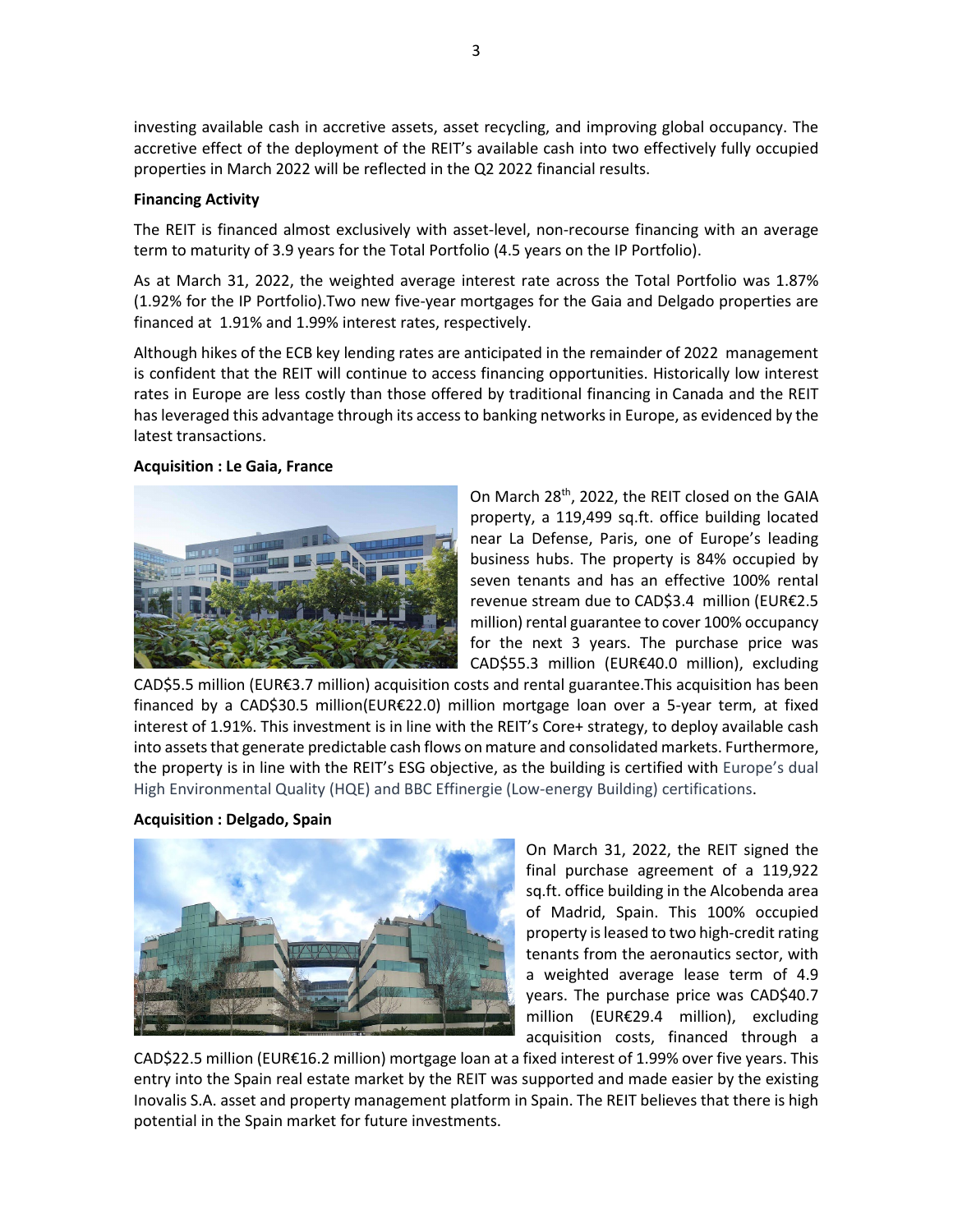#### **Bad Homburg, Germany**



A one-year extension of the in-place mortgage financing was signed in March 2022 on similar terms. The key operational objective for this property is to attain 85% occupancy by March 2023 and management will arrange for a longer-term financing at that time.

#### **Courbevoie (Veronese), France**

The pending sale of the Courbevoie asset for CAD\$39.1 million (EUR€27.2 million) is contingent on the buyer obtaining a building permit and the REIT vacating the asset. At the end of March 2022, in line with the agreements signed in Q4 2021, two more tenants vacated the property. An extension to the commitment to sell has been agreed on with the buyers for a sale by the end of December 2022, once the permit recourses are cleared and vacancy conditions are fulfilled. Management has estimated the terminations will cost a total of CAD\$3.4 million(EUR€2.3 million) to complete. Given the uncertainty related to the conditions attached to the promise to sell and the final timing of closing which has been deferred from Q1 2022 to the end of 2022, the Courbevoie property does not qualify for the presentation as an asset held for sale as of March 31, 2022.

### **Duisburg, Germany**



The Duisburg property is 100% leased as at March 31, 2022, with a long Weighted Average Lease Term of 5.6 years, allowing for the refinancing of the in-place CAD\$36.0 million (EUR€24.5 million) bullet mortgage loan. An agreement is now being finalized on a fiveyear term at 1.02% interest rate with a final repayment in 2027 and is expected to be finalized in May 2022.

### **Environmental, Social and Governance (ESG)**

Integrating ESG objectives and strategies into our business reflects the growing importance these factors play with many of our key stakeholders. Investors recognize the risks associated with changing regulatory requirements, tenants are including sustainability considerations in their leasing decisions, and employees want to work for responsible and socially-focused organizations. The REIT is working to improve its long-term environmental performance, and also invest in "human capital" for the implementation and monitoring of all ESG initiatives. Management is overseeing a portfolio-wide ESG independent audit of all assets, with the view to formalizing ESG priorities. The exercise will identify clear and measurable ESG practices and disclosures which we will apply and ensure are addressed by our third-party service providers.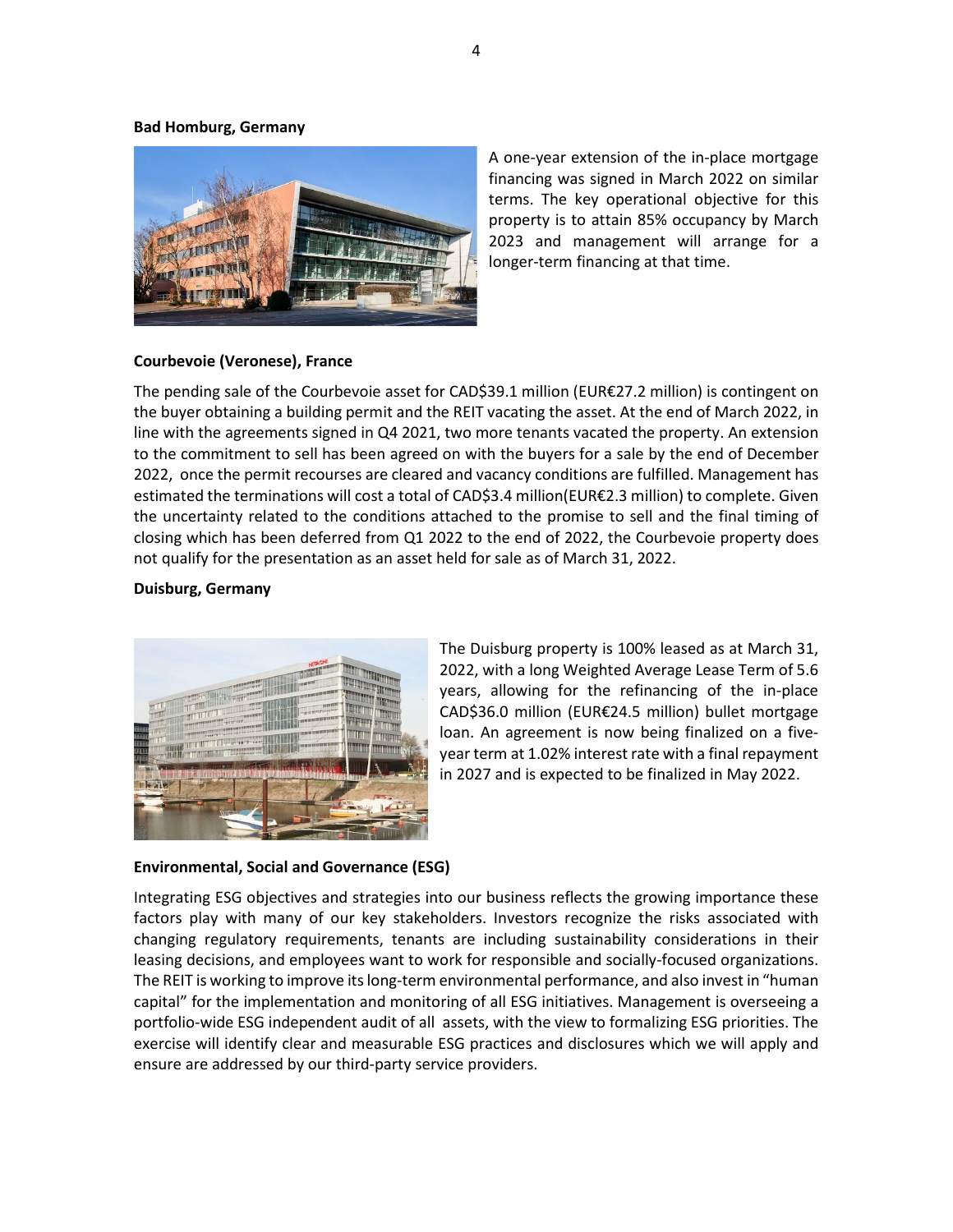#### **ABOUT INOVALIS REAL ESTATE INVESTMENT TRUST**

The REIT is an unincorporated, open-ended real estate investment trust established pursuant to a declaration of trust under the laws of the Province of Ontario. The REIT has been created for the purpose of acquiring and owning office properties primarily located in France and Germany but also opportunistically in other European countries where assets meet the REIT's investment criteria.

#### **FORWARD-LOOKING INFORMATION**

Although management believes that the expectations reflected in the forward-looking information are reasonable, no assurance can be given that these expectations will prove to be correct, and since forward-looking information inherently involves risks and uncertainties, undue reliance should not be placed on such information.

Certain material factors or assumptions are applied in making forward-looking statements and actual results may differ materially from those expressed or implied in such forward-looking statements. The estimates and assumptions, which may prove to be incorrect, include, but are not limited to, the various assumptions set forth in this document as well as the following:

- i) the ability to continue to receive financing on acceptable terms;
- ii) the future level of indebtedness and the REIT's future growth potential will remain consistent with current expectations;
- iii) there will be no changes to tax laws adversely affecting the REIT's financing capability, operations, activities, structure, or distributions;
- iv) the REIT will retain and continue to attract qualified and knowledgeable personnel as the portfolio and business grow;
- v) the impact of the current economic climate and the current global financial conditions on operations, including the REIT's financing capability and asset value, will remain consistent with current expectations;
- vi) there will be no material changes to government and environmental regulations that could adversely affect operations;
- vii) conditions in the international and, in particular, the French, German, Spanish and other European real estate markets, including competition for acquisitions, will be consistent with past conditions;
- viii) capital markets will provide the REIT with readily available access to equity and/or debt financing; and
- ix) the impact the COVID-19 pandemic and geopolitical conflict in the Ukraine and Russia will have on the REIT's operations, the demand for the REIT's properties and global supply chains and economic activity in general.

The REIT cautions that this list of assumptions is not exhaustive. Although the forward-looking statements contained in this press release are based upon assumptions that management believes are reasonable based on information currently available to management, there can be no assurance that actual results will be consistent with these forward-looking statements.

When relying on forward-looking statements to make decisions, the REIT cautions readers not to place undue reliance on these statements, as forward-looking statements involve significant risks and uncertainties. Forward-looking statements should not be read as guarantees of future performance or results and will not necessarily be accurate indications of whether or not, or the times at or by which, such performance or results will be achieved. A number of factors could cause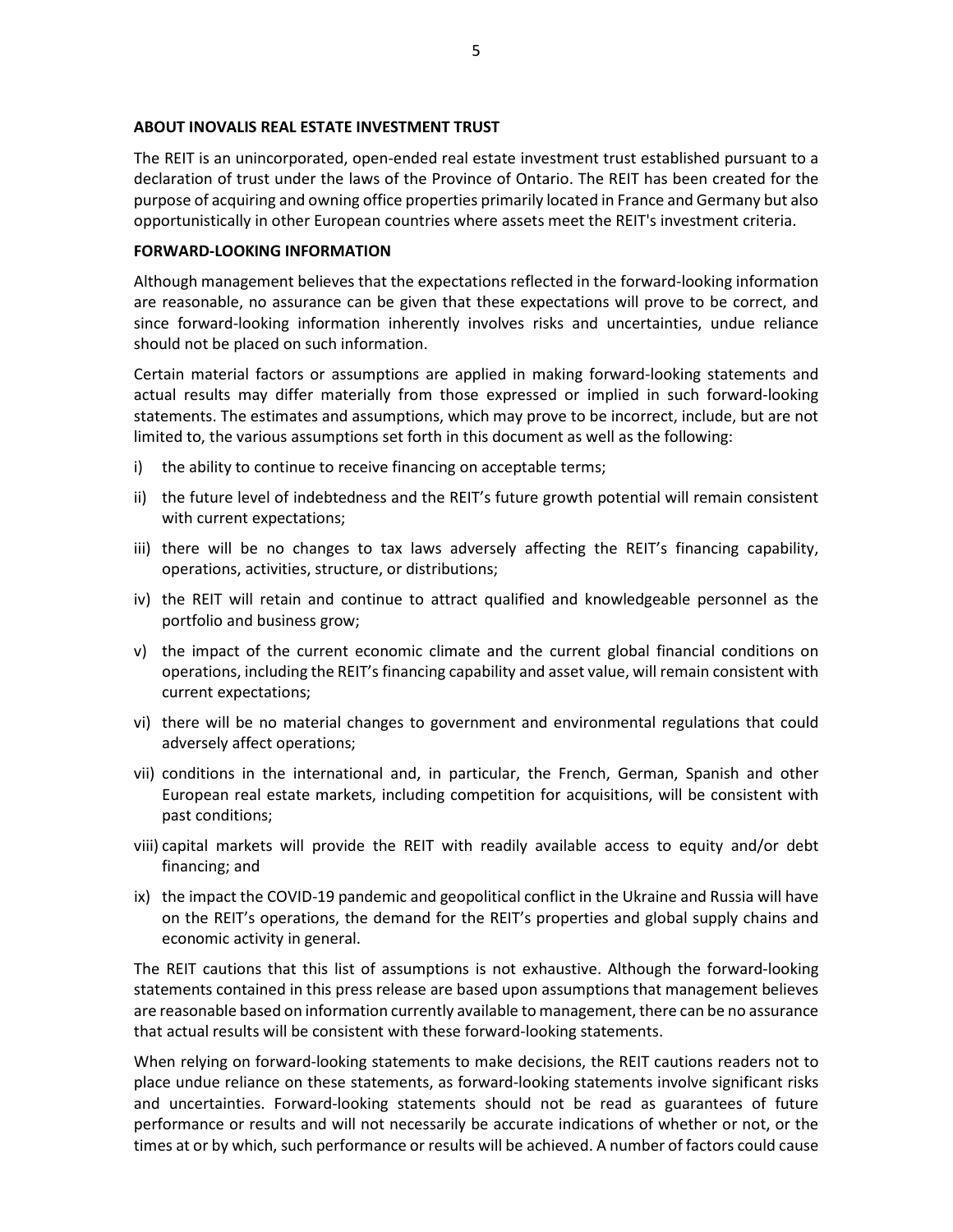actual results to differ, possibly materially, from the results discussed in the forward-looking statements, including, but not limited to:

- the REIT's ability to execute its growth and capital deployment strategies;
- the impact of changing conditions in the European office market;
- the marketability and value of the REIT's portfolio;
- changes in the attitudes, financial condition and demand in the REIT's demographic markets;
- fluctuation in interest rates and volatility in financial markets;
- the duration and ultimate impact of the COVID-19 pandemic and related government interventions as well as the geopolitical conflict in the Ukraine and Russia on the REIT's business, operations and financial results;
- general economic conditions, including any continuation or intensification of the current economic downturn;
- developments and changes in applicable laws and regulations; and
- such other factors discussed under ''Risk Factors and Uncertainties'' in the REIT's Annual Information Form.

If any risks or uncertainties with respect to the above materialize, or if the opinions, estimates or assumptions underlying the forward-looking statements prove incorrect, actual results or future events might vary materially from those anticipated in the forward-looking statements.

Forward-looking statements are provided for the purpose of providing information about management's current expectations and plans relating to the future. Certain statements included in this press release may be considered a ''financial outlook'' for purposes of applicable Canadian securities laws, and as such, the financial outlook may not be appropriate for purposes other than this press release. All forward-looking statements are based only on information currently available to the REIT and are made as of the date of this press release. Except as expressly required by applicable Canadian securities law, the REIT assumes no obligation to publicly update or revise any forward-looking statement, whether as a result of new information, future events or otherwise. All forward-looking statements in this press release are qualified by these cautionary statements.

### **NON-GAAP FINANCIAL MEASURES AND OTHER MEASURES**

Information in this press release is a select summary of results. There are financial measures included in this press release that do not have a standardized meaning under IFRS. These measures include funds from operations, adjusted funds from operations, and other measures presented on a proportionate share basis. These measures have been derived from the REIT's financial statements and applied on a consistent basis as appropriate. Management includes these measures as they represent key performance indicators to management, and it believes certain investors use these measures as a means of assessing relative financial performance. These measures, as computed by the REIT, may differ from similar computations as reported by other entities and, accordingly, may not be comparable to other such entities. These measures should not be considered in isolation or used in substitute for other measures of performance prepared in accordance with IFRS. The REIT has adopted the guidance under National Instrument 52-112 *Non-GAAP and Other Financial Measures Disclosure* for the purpose of this press release. These measures and ratios are defined below: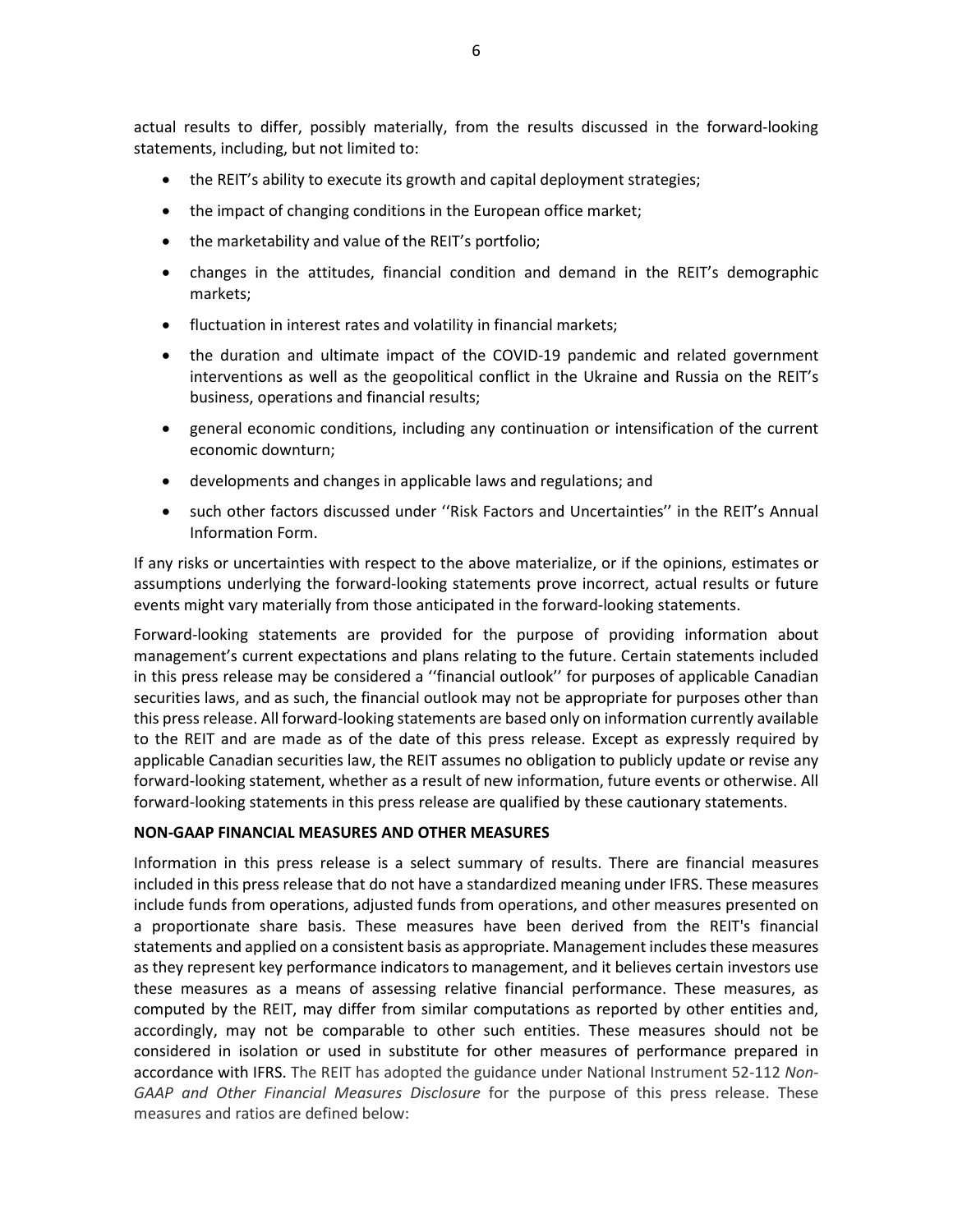"**Accretive Assets**" means that, at the time of the asset acquisition, the pro forma (post-deal) net income per Unit is forecast as higher than the REIT's (pre-deal) net income per Unit.

"**Adjusted Funds From Operations**" or "**AFFO**" is a meaningful supplemental measure that can be used to determine the REIT's ability to service debt, fund expansion capital expenditures, fund property development, and provide distributions to unitholders after considering costs associated with sustaining operating earnings.

AFFO calculations are reconciled to net income, which is the most directly comparable IFRS measure. AFFO should not be construed as an alternative to net income or cash flow generated from operating activities, determined in accordance with IFRS.

AFFO is defined as FFO subject to certain adjustments, including adjustments for: (i) the non-cash effect of straight-line rents, (ii) the cash effect of the lease equalization loans, (iii) amortization of fair value adjustment on assumed debt, (iv) the non-cash portion of the asset management fees paid in Exchangeable securities, (v) capital expenditures, excluding those funded by a dedicated cash reserve or capex financing, and (vi) amortization of transaction costs on mortgage loans.

"**Adjusted Funds From Operations / Unit**" or "**AFFO / Unit**" is AFFO divided by the issued and outstanding Units, plus Exchangeable securities (fully diluted basis).

"**AFFO Payout Ratio**" is the value of declared distributions on Units and Exchangeable Securities & promissory notes (if any), excluding any Participatory Distribution, divided by AFFO.

"**Fully diluted basis**" refers to a nominal value divided by the issued and outstanding Units, plus Exchangeable securities.

"**Funds From Operations**" or "**FFO"** follows the definition prescribed by REALPAC's white paper on Funds From Operations & Adjusted Funds From Operations, dated January 2022.

Management considers FFO to be a meaningful supplemental measure that can be used to determine the REIT's ability to service debt, fund capital expenditures, and provide distributions to unitholders.

As an exception, considering the significant amount of cash held in Euros in Canada and the volatility of the Canadian dollar against the Euro, the unrealized gain (loss) recognized for the quarters ended March 31, 2022, and 2021, have been excluded from the FFO calculation. Finally, non-recurring administrative expenses relating to items that are not reasonably likely to occur within two years prior to, or following the disclosure, are adjusted have also been excluded from FFO.

FFO is reconciled to net income, which is the most directly comparable IFRS measure. FFO should not be construed as an alternative to net income or cash flow generated from operating activities, determined in accordance with IFRS.

FFO for the REIT is defined as net income in accordance with IFRS, subject to certain adjustments including adjustments for: (i) acquisition, eviction and disposal costs, (ii) net change in fair value of investment properties, (iii) net change in fair value of derivative financial instruments at fair value through profit and loss, (iv) net changes in fair value of Exchangeable securities and private placement promissory notes in 2020, (v) finance costs related to distribution on Exchangeable securities and promissory notes in 2020, (vi) adjustment for property taxes accounted for under IFRIC 21 (if any), (vii) loss on exercise of lease option (if any), (viii) adjustment for foreign exchange gains or losses on monetary items not forming part of an investment in a foreign operation, (ix) gain or loss on disposal of investment properties or an interest in a subsidiary, (x) finance income earned from loans to joint ventures (if any), (xi) loss on extinguishment of loans, (xii) deferred taxes, (xiii) non-controlling interest, (xiv) goodwill / bargain purchase gains upon acquisition, and (xv) income taxes on sale of investment properties and provision for tax reassessment.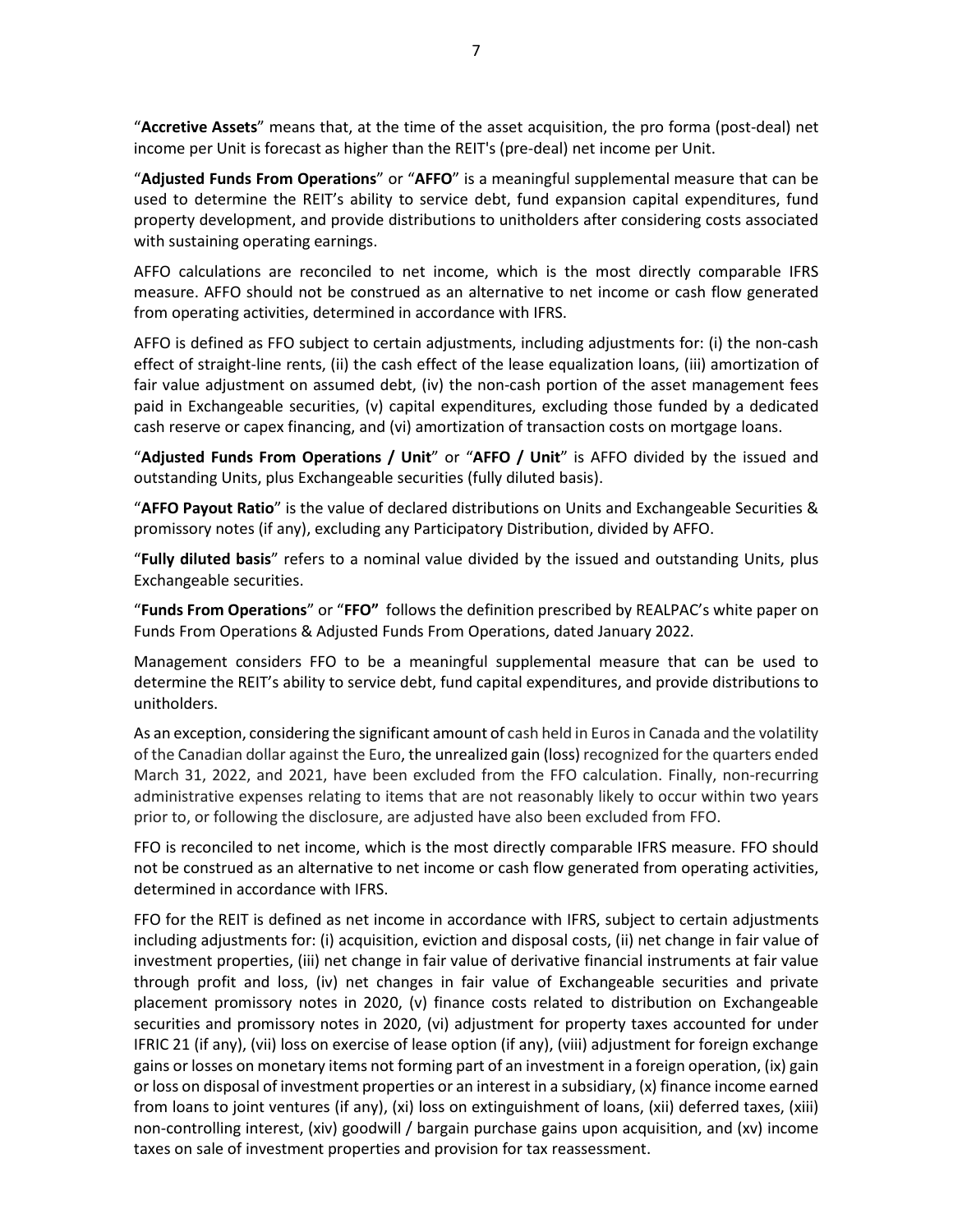Exchangeable securities and promissory notes (*2020 only*) are recorded as liabilities. Exchangeable securities and promissory notes are recorded at fair value through profit and loss in accordance with IFRS. However, both are considered as equity for the purposes of calculating FFO and AFFO, as they are economically equivalent to the REIT's Units, with the same features and distribution rights, that are economically equivalent to the distribution received by unitholders.

"**Funds From Operations / Unit**" or "**FFO / Unit**" is FFO divided by the issued and outstanding Units, plus Exchangeable securities (fully diluted basis).

"**Investment Property Portfolio**" or "**IP Portfolio**" refers to the six wholly owned properties of the REIT.

"**Net Rental Income Adjusted for IFRIC 21**" refers to Net Rental Income excluding property taxes recorded under IFRIC 21 rules.

"**Net Rental Income**" refers to the rental income plus operating cost recoveries income plus other property revenue, less property operating costs and other costs.

"**Participatory Distribution**" means a special distribution paid to Unitholders based on 50% of the cash attributable to the excess of the sale price of assets over IFRS fair market value, in addition to the regular monthly distribution to Unitholders;

"**Total Portfolio**" refers to the six properties referred to as the Investment Property Portfolio and the six properties of the REIT held in joint-ownership with other parties.

"**Units**" means the issued and outstanding units in the capital of the REIT.

"**Weighted Average Lease Term**" or "**WALT**" is a metric used to measure a property portfolio's risk of vacancy and refers to the average period in which all leases in a property or portfolio will expire. It is calculated as the sum of the percentages of rentable area multiplied by the number of years in each remaining lease term.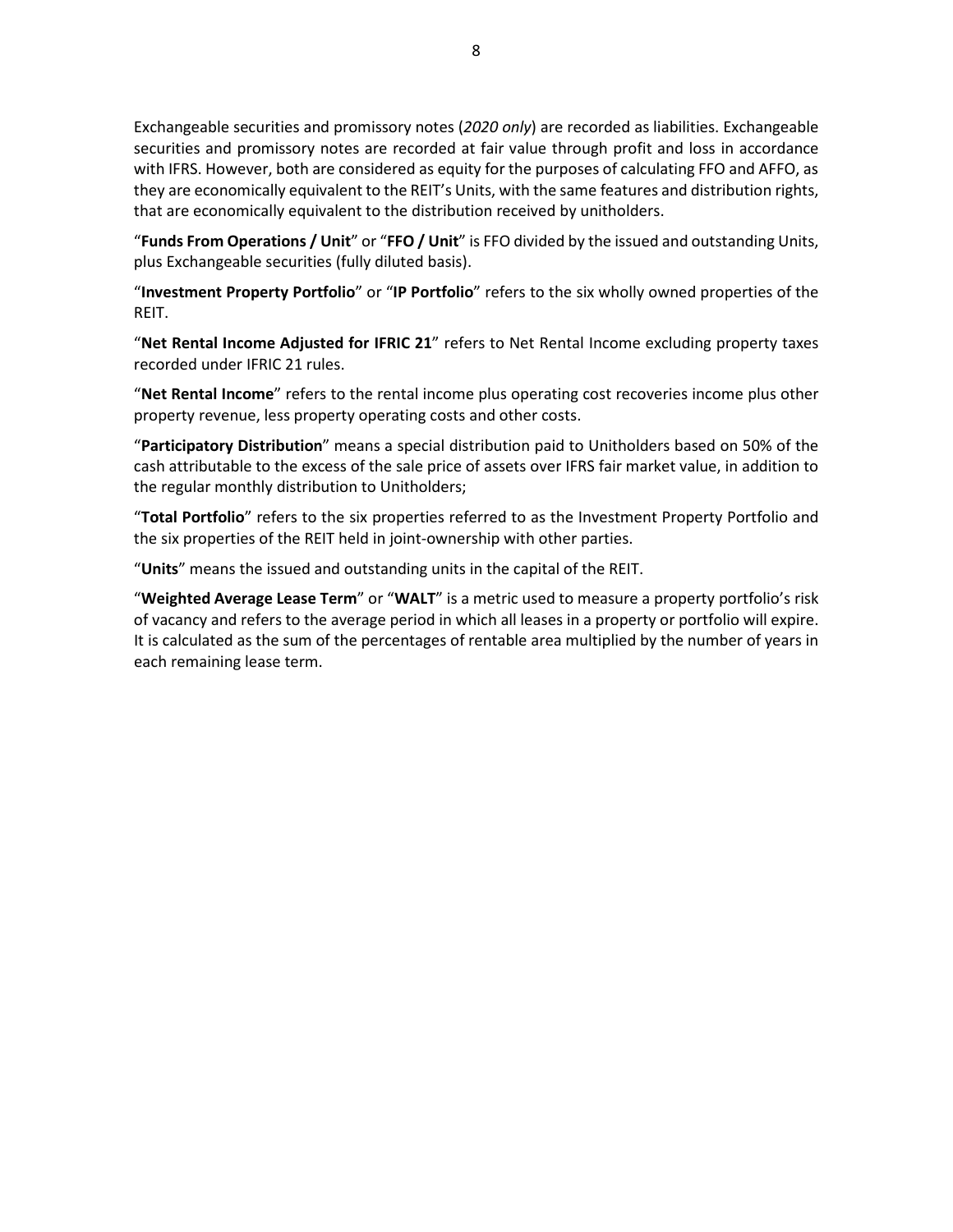#### **FFO and AFFO Calculation**

The reconciliation of FFO and AFFO for the three-month period ended March 31, 2022 and 2021, based on proportionate consolidation figures including REIT's interest in joint ventures (please see section *Consolidated statement of earnings* - *Reconciliation to consolidated financial statements*), is as follows:

|                                                                                                              |         | Three months ended March 31, |  |
|--------------------------------------------------------------------------------------------------------------|---------|------------------------------|--|
| (in thousands of CAD\$)                                                                                      | 2022    | 2021                         |  |
| Net income attributable to the Trust<br>(including share of net earnings from investments in joint ventures) | 2,321   | 4,165                        |  |
| Add/(Deduct):                                                                                                |         |                              |  |
| Net change in fair value of investment properties                                                            | (2,656) | (1,942)                      |  |
| Net change in fair value of financial derivatives                                                            | (787)   | (2,867)                      |  |
| Net change in fair value of derivative on acquisition loan                                                   |         | 33                           |  |
| Adjustment for property taxes accounted for under IFRIC 21                                                   | 2,847   | 2,531                        |  |
| Distributions on Exchangeable securities                                                                     | 194     | 230                          |  |
| Net change in fair value of Exchangeable securities                                                          | (291)   | 679                          |  |
| Foreign exchange loss gain (loss) <sup>(2)</sup>                                                             | 980     | 926                          |  |
| Loss on extinguishment of mortgage loans <sup>(3)</sup>                                                      | 54      |                              |  |
| Deferred income tax recovery (expense)                                                                       | 297     | (228)                        |  |
| Other adjustments <sup>(1)</sup>                                                                             |         | 569                          |  |
| Non-controlling interest                                                                                     | 42      | 43                           |  |
| <b>FFO</b>                                                                                                   | 3,001   | 4,139                        |  |
| Add/(Deduct):                                                                                                |         |                              |  |
| Non-cash effect of straight line rents                                                                       | 344     | (122)                        |  |
| Cash effect of the lease equalization loans                                                                  |         | (185)                        |  |
| Amortization of transaction costs on mortgage loans                                                          | 12      | 25                           |  |
| Capex <sup>(4)</sup>                                                                                         | (55)    | (112)                        |  |
| <b>AFFO</b>                                                                                                  | 3,302   | 3,745                        |  |
| FFO / Units (diluted) (in CAD\$)                                                                             | 0.09    | 0.12                         |  |
| AFFO / Units (diluted) (in CAD\$)                                                                            | 0.10    | 0.11                         |  |

(1) In 2021, Other adjustments refers to administrative expenses related to the strategic review, including aborted asset acquisition costs and the SIF conversion. Due to their nature, management has decided to exclude these expenses from the FFO calculation, although REALPAC does not provide guidance on such exclusions.

(2) REALPAC guidance suggest that the FX gain or loss be included in the FFO calculation. However, due to the volatility of the Canadian dollar against the Euro, the REIT has elected to exclude from the FFO calculation, the unrealized gain or loss on the REIT's cash Euros which is domiciled in Canadian financial institutions.

(3) Loss on Bad Homburg refinancing penalties.

(4) Excluding capex on properties that have a dedicated cash reserve or financing for capex (Trio, Duisburg, Stuttgart)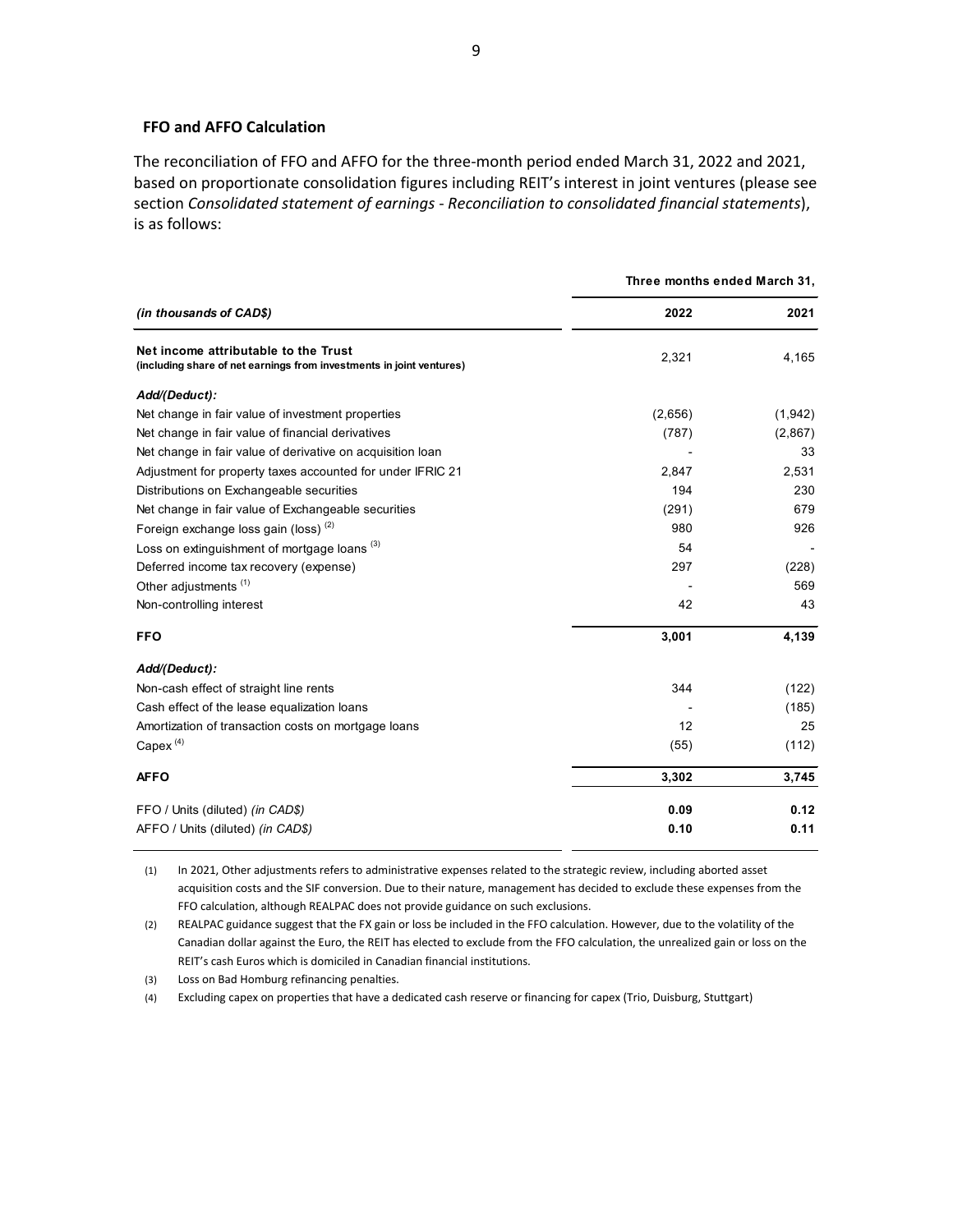## **Overview – GAAP and Non-GAAP**

The REIT has identified specific key performance indicators to measure the progress of its long-term objectives.

#### These are set out below:

|                                                                              | March 31, 2022      |                           | December 31, 2021      |                           |
|------------------------------------------------------------------------------|---------------------|---------------------------|------------------------|---------------------------|
| <b>Operating metrics</b>                                                     | <b>IP Portfolio</b> | Total<br><b>Portfolio</b> | IP<br><b>Portfolio</b> | Total<br><b>Portfolio</b> |
| Number of properties                                                         | 9                   | 14                        | 7                      | 12                        |
| Gross leasable area (sq. ft.)                                                | 1,216,381           | 1,638,766                 | 976,960                | 1,399,345                 |
| Weighted occupancy rate - end of period<br>(1)                               | 78.6%               | 83.0%                     | 77.2%                  | 82.6%                     |
| Weighted average lease term                                                  | 3.3 years           | 3.1 years                 | 2.6 years              | 3.1 years                 |
| Average initial yield (2)                                                    | 4.3%                | 4.6%                      | 4.9%                   | 5.0%                      |
| Capital management metrics                                                   | <b>IP Portfolio</b> | Total<br><b>Portfolio</b> | IP<br><b>Portfolio</b> | Total<br><b>Portfolio</b> |
| Available liquidity $(3)$ $(4)$                                              | \$15,486            | \$18,781                  | \$76,627               | \$79,728                  |
| Fair value of investment properties                                          | \$513,697           | \$654,324                 | \$427,631              | \$573,223                 |
| Debt-to-gross book value (3)                                                 | 41.2%               | 47.3%                     | 36.1%                  | 43.3%                     |
| Debt-to-gross book value, net of cash) $(3)$                                 | 39.7%               | 45.8%                     | 26.5%                  | 35.7%                     |
| Weighted average term of principal<br>repayments of debt                     | 4.5 years           | 3.9 years                 | 4.4 years              | 3.7 years                 |
| Weighted average interest rate (3)<br>Interest coverage ratio <sup>(3)</sup> | 1.92%<br>2.7x       | 1.87%<br>3.2x             | 2.08%<br>2.6x          | 1.99%<br>3.0 x            |

(1) Calculated on weighted areas (activity, storage and inter-company restaurant areas) being accounted for only a third of their effective areas, because of their lower rental value.

(2) Calculated on annualized Net Rental Income (based on Net Rental Income for the year-to-date period).

(3) As defined in the section "Non-GAAP Financial Measures and Other Financial Measures".

(4) See the section "Capital Management" further discussion on the composition and usefulness of this metric.

| (thousands of CAD\$ except per Unit and other data)         | Three months ended<br>March 31, |         |
|-------------------------------------------------------------|---------------------------------|---------|
|                                                             | 2022                            | 2021    |
| <b>Financial performance metrics</b>                        |                                 |         |
| Rental revenue                                              | 5 2 0 1                         | 7420    |
| Rental revenue - Total Portfolio <sup>(1)</sup>             | 7 2 5 3                         | 9531    |
| Net rental income                                           | 1873                            | 4 4 3 8 |
| Net rental income - Total Portfolio <sup>(1)</sup>          | 3 506                           | 6096    |
| Net income for the period. attributable to the Trust        | 2094                            | 4 1 6 5 |
| Funds from Operations (FFO) <sup>(1)(2)</sup>               | 3 0 0 1                         | 4 1 3 9 |
| Adjusted Funds from Operations (AFFO) <sup>(1)(2)</sup>     | 3 3 0 2                         | 3745    |
| FFO per Unit (diluted) (1) (2)                              | 0,09                            | 0, 12   |
| AFFO per Unit (diluted) (1)(2)                              | 0, 10                           | 0,11    |
| <b>Distributions</b>                                        |                                 |         |
| Declared distributions on Units and Exchangeable securities | 6915                            | 6913    |
| Declared distribution per Unit                              | 0,21                            | 0,21    |
| FFO payout ratio $(1)(2)$                                   | 230,4%                          | 167,0%  |
| AFFO payout ratio (1)(2)                                    | 209,4%                          | 184,6%  |

(1) See the section "Non-GAAP Financial Measures" for more information on the REIT's non-GAAP financial measures and reconciliations thereof.

(2) The reconciliation of FFO and AFFO to Net Income can be found under the section Non-GAAP Reconciliation (FFO and AFFO).